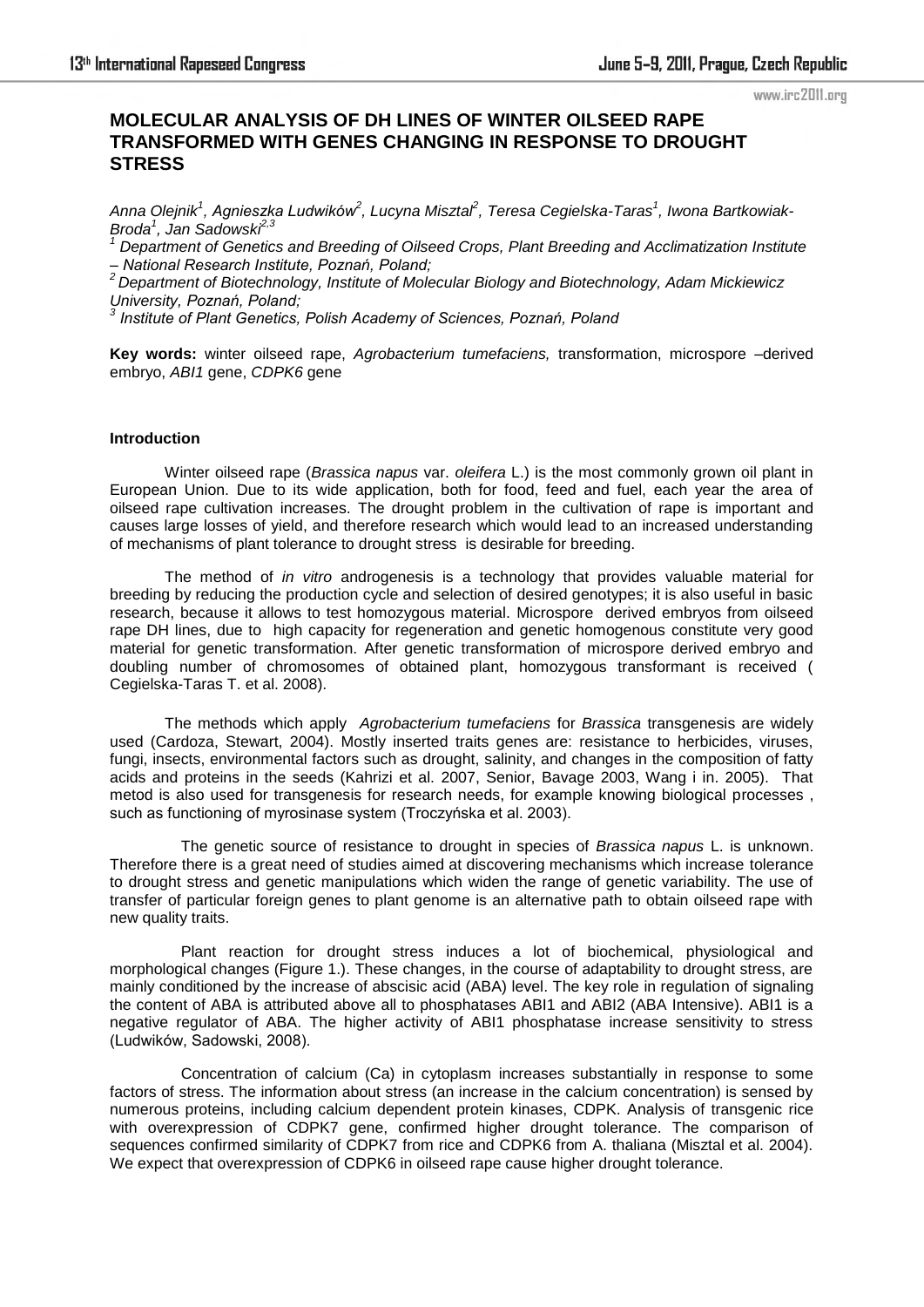#### **Materials and Methods**

 Plant material included DH lines of winter oilseed rape selected in drought tolerance tests. Embryos for transformation were obtained from isolated microspores of winter oilseed rape DH-lines: M-155, MI-305 and cultivar MONOLIT according to Cegielska et al. (2002).

*Agrobacterium tumefaciens* strain LBA4404 contains a binary plasmid pKGIB (with *ABI1* or *CDPK6* gene) and was used for transformation. Vectors contained the *bar* gene determining resistance for phosphinotricine herbicides.(Figure 2.)

 The selection of explants after transformation was carried out on the medium with phosphinotricine. To determine ploidy of regenerated plants the nuclear DNA content was examined using flow cytometer. The number of chromosomes of haploid plants was doubled with colchicine. After vernalization transformants were grown in the greenhouse. Genomic DNA from regenerated T0 plants was isolated using modified Doyle and Doyle method (1990). Then it was analyzed for the presence of the transgene using Polymerase Chain Reaction with primers specific to the introduced genes. PCR products were analyzed in agarose gel and compared to 100bp DNA ladder as a molecular weight pattern.

The seeds of T1 generation were sown and a few day seedlings were examined for the presence of transgene using PCR as well. Confirmation of homozygosity for each transgenic line was the detection of the transgene in all analyzed seedlings from seeds of the T1 generation.

Homozygous lines were analyzed in terms of number of copies of a gene introduced through Southern hybridization. Genomic DNA from T1 plants of transgenic homozygous lines was isolated according to the modified Doyle and Doyle method (1990). 20 µg of DNA was digested with *Bam*H I, *Eco*R I, *Eco*R V and *Hind* III enzymes and after electrophoresis blotted onto a nylon membrane (positively charged). As a molecular probe, PCR product of *bar* gene amplification was taken and prepared with DIG labeling kit. Detection of a signal was obtained by CDP-Star® reagent chemiluminescence and exposure membrane to X-ray film.

### **Results and Discussion**

 Microspore-derived embryos seem to be good material for transformation, because of high potential for regeneration (Cegielska-Taras et al. 2008). Using diploid explants like: leaf discs, cotyledons, hypocotyls, protoplasts makes a plant chimerical for the inserted transgene. Researchers routinely use hypocotyl explants from 5-8 day old seedlings to transformation, but that procedure needs two generations of plants to select homozygous plants (Troczyńska et al. 2003). Because of the integration, T-DNA with haploid cells, explants, like microspore-derived embryos, seems to be a better transformation material. After colchicine treatment transgened genome is doubled. Transformation of microspore-derived embryos increases probability to obtain homozygous transformants (Cegielska-Taras et al. 2008).

 After regeneration and selection on a medium with phosphinotricin, 80 plants were obtained, 28 after transformation with *ABI1* gene and 52 with *CDPK6.* After PCR analysis 9 of them turned out to have an inserted gene. Plants with positive PCR screening test were: one tetraploid, five diploids and three haploids. Next generation seeds were obtained from all plants. Homozygosity was confirmed by PCR in 6 DH lines (a tetraploid wasn"t taken for analysis).The example of the results of confirmation is presented in Figure3.

Homozygous 6 lines were analyzed in terms of number of copies of a gene introduced through Southern hybridization.

## **Acknowledgements**

The financial support within the project PBZ-MNiSW 2/3/2006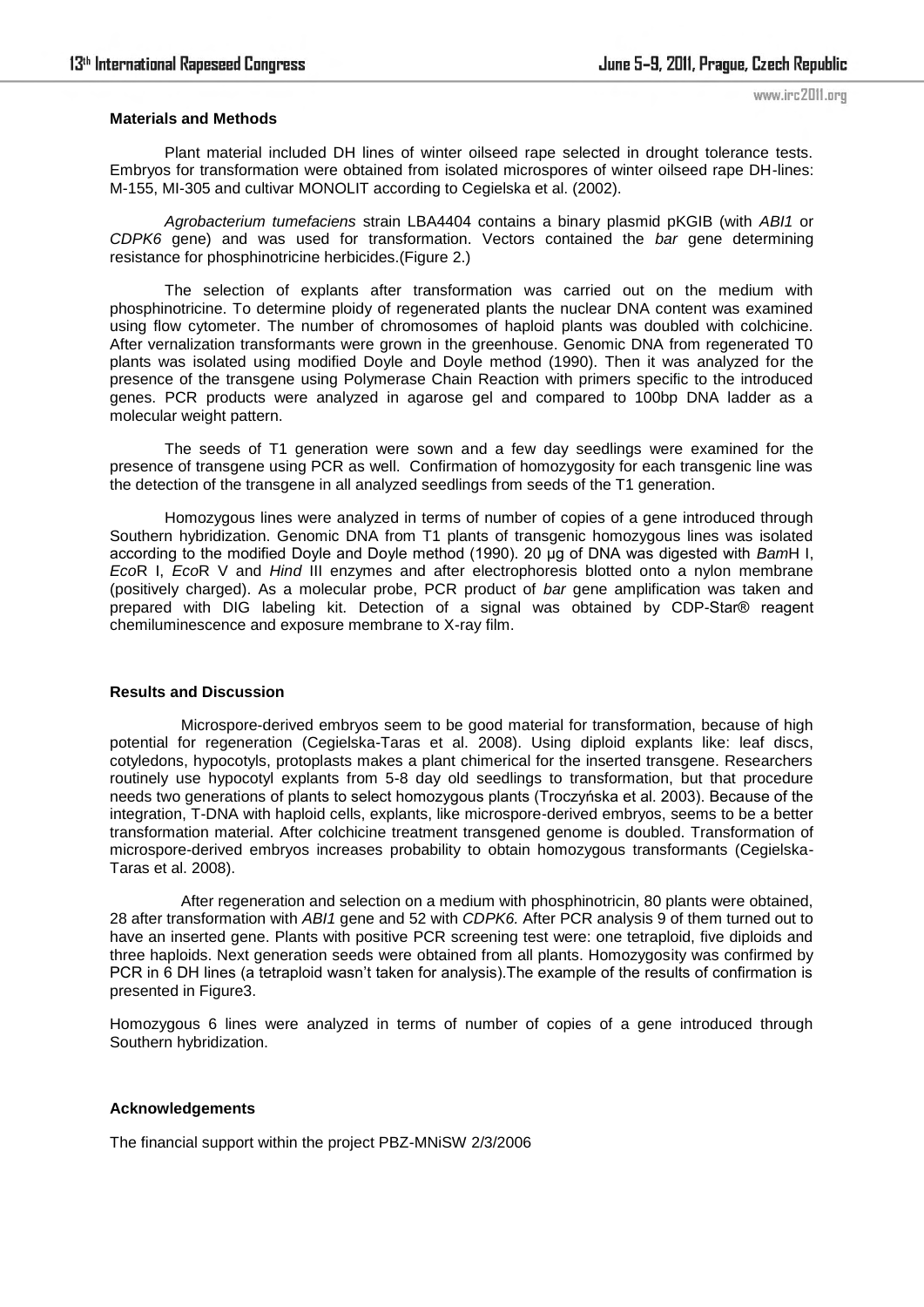## **References**

www.irc2011.org

Cardoza V. Stewart, C. N. Jr. 2004. *Brassica* biotechnology: Progress in cellular and molecular biology. *In Vitro* Cell. Dev. Biol.-Plant 40;542-551.

Cegielska-Taras T., Tykarska T., Szała L., Kuraś L., Krzymański J. (2002). Direct plant development from microspore-derived embryos of winter oilseed rape *Brassica napus* L. ssp. oleifera (DC.) Metzger. Euphytica, 124: 341-347;

Cegielska-Taras T., Pniewski T., Szała L. (2008). Transformation of microspore-derived embryos of winter oilseed rape (*Brassica napus* L.) by using *Agrobacterium tumefaciens.* J. Appl. Genet. 49: 343- 347;

Doyle J.J., Doyle J.L. (1990). Isolation of plant DNA from tissue. Focus 12: 13-15;

Kahrizi D., Salmanian A.H., Afshari A., Moieni A., Mousavi A. 2007. Simultaneous substitution of Gly96 to Ala and Ala183 to Thr in 5-enolpyruvylshikimate-3-phosphate synthase gene of *E.coli* (k12) and transformation of rapeseed (*Brassica napus* L.) in order to make tolerance to glyphosate. Plant Cell Rep, 26: 95-104.

Ludwików A., Sadowski J. (2008). Gene Networks in Plant Ozone Stress Response and Tolerance. Journal of Integrative Plant Biology, 50: 1256-1267.

Misztal L.H., Bajsa J., Sadowski J. (2004). Calcium-dependent protein kinases (CDPKs) from *Arabidopsis thaliana* and *Brassica* sp. Understanding the Plant Genome, 143-154.

Senior I.J., Bavage A.D. 2003. Comparison of genetically modified and conventionally derived herbicide tolerance in oilseed rape: A case study. Euphytica, 132: 217-226.

Troczyńska J., Drozdowska L., Cegielska-Taras T. 2003. Transformation of micospore-derived embryos to study the myrosinase-glucosinolate system in *Brassica napus* L. Proceedings of the 11<sup>th</sup> Rapeseed Congress, 1: 175-177;

Wang J., Chen Z., Du J., Sun Y., Liang A. 2005. Novel insect resistance in *Brassica napus* developed by transformation of chitinase and scorpion toxin genes. Plant Cell Rep, 24: 549-555.